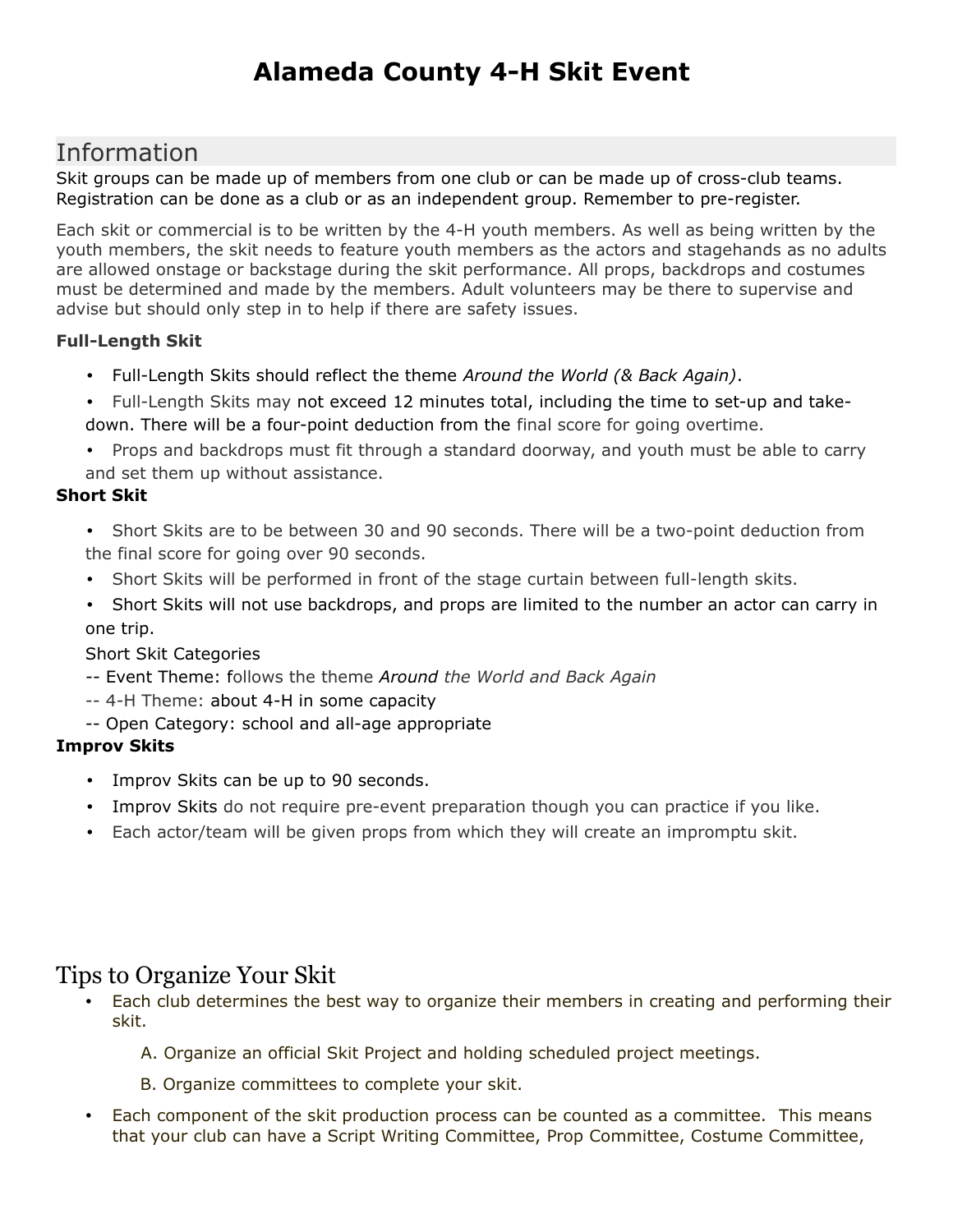and Performing Committee with separate chairs for each. Participation in each committee can be counted under Leadership in the Record Book.

- **Script Writing Committee:** It may be better to work in small groups to write and revise scripts. Even with a small group, it may be hard to get all of the members together, so don't forget technology, conference calls, Skype or other video calling software, and email. Since Skit Morning is in April this year, you should get a group together to write the script ASAP so that your members can get started practicing. Make sure that the script does not take up the entire allotted twelve minutes. The twelve minutes includes not only performance time, but also time to set-up and take-down. Allow between two and three minutes total for your group to get on and off the stage, leaving about nine to ten minutes maximum to perform the skit. If the skit goes overtime, four points will be deducted from your total.
- **Prop Committee and Costume Construction Committee:** Props and costumes need to be designed and constructed by 4-H youth. You don't need to spend a fortune to have good props in your skit. There are many cheap or even free ways to procure supplies. Appliance stores can usually provide you with refrigerator, stove and oven boxes if you simply ask. Paint stores sometimes give discounts if you tell them what you need it for. Dollar Tree, thrift stores and clearance bins are usually great places to find inexpensive supplies and costumes. You can also talk to grandparents who have lots of old fabric and building supplies. In this phase of skit production, the only thing parents should be used for is to drive youth and transport props and costumes.
- **Performing Committee:** Directing and performing is the sole responsibility of the youth members. Don't forget rule number 1: Have Fun! Skits are a great experience for all involved. All of your practices will not be perfect. You may have absent members, rowdy kids or lines not learned. All of these things will be challenges, but don't be discouraged; simply use your skills to resolve any problem. Let your challenges Make the Best Better.
- **Short Skit Committee:** There is a 30- to 90-second time limit on commercials. If you go over 90 seconds, 2 points will be deducted from your final score. Short skits will be performed in front of the curtain between skits. There will be no backdrops used and props are limited to the number an actor can carry in one trip.

### **4-H Skit Event - Full-Length Skit Evaluation Rubric**

Title:

Club/Group: Club/Group: (under 12 min.)

| Judging<br>Point | 1 Point  | 2 Points               | 3 Points                       | 4 Points                              | <b>Total</b><br><b>Points</b> |
|------------------|----------|------------------------|--------------------------------|---------------------------------------|-------------------------------|
| Theme Used       | No theme | Minimal theme<br>usage | Theme used<br>most of the skit | Excellent theme use<br>in all of skit |                               |
| Plot of Skit     | No plot  | Weak plot              | Good plot                      | Very creative plot                    |                               |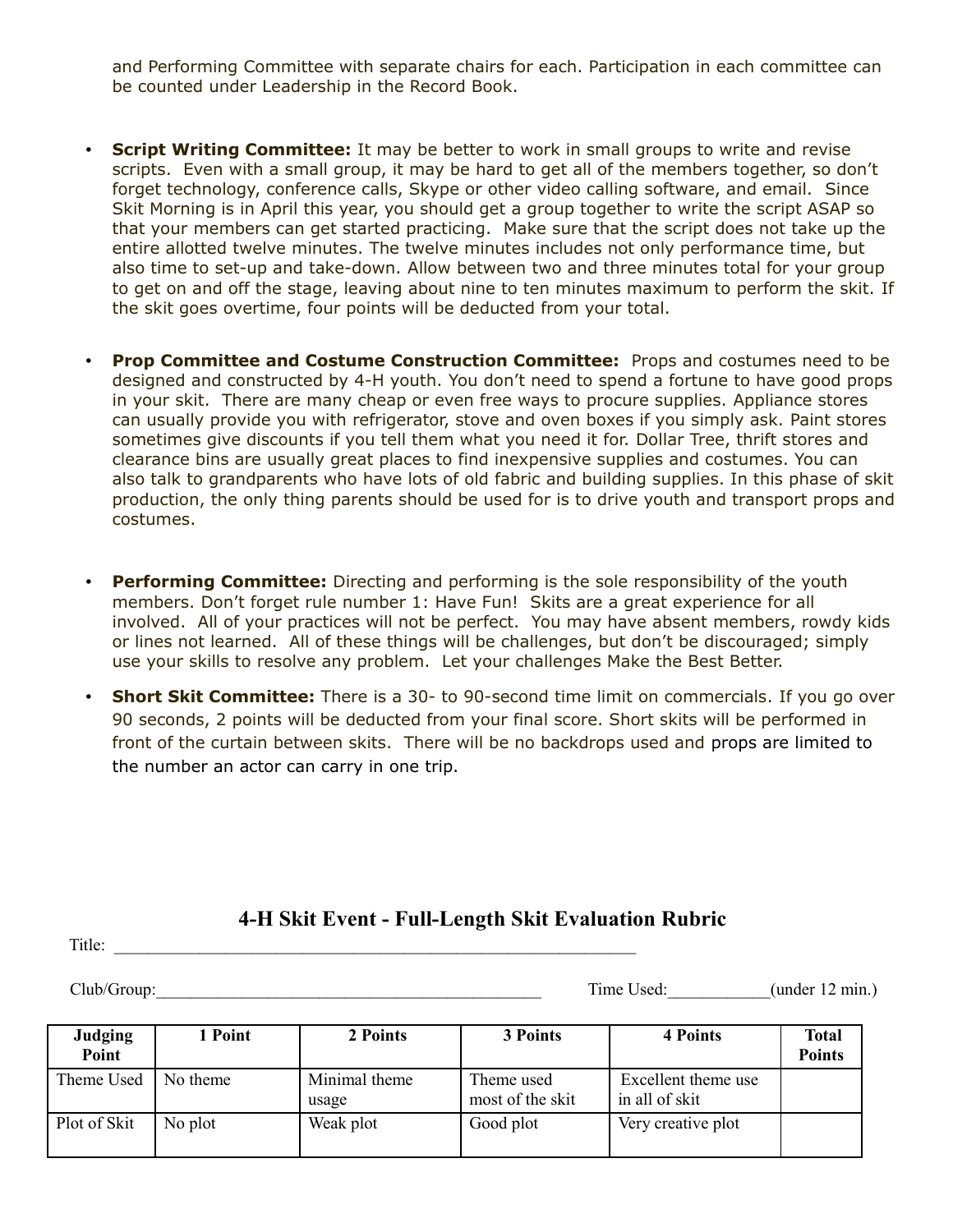| Projection<br>& Sound              | Audience unable<br>to hear all or<br>most of skit | Audience could<br>hear part of skit but<br>had to listen hard      | Audience could<br>hear most of skit<br>with some lapses                           | Audience could easily<br>hear and understand<br>all performers                       |  |
|------------------------------------|---------------------------------------------------|--------------------------------------------------------------------|-----------------------------------------------------------------------------------|--------------------------------------------------------------------------------------|--|
| Props                              | No props                                          | Props took away or<br>distracted from<br>effect of<br>skit         | Minimal props<br>used which<br>moderately<br>enhanced the skit                    | Props are<br>excellent and<br>appear to be made<br>by members                        |  |
| Costumes                           | N <sub>o</sub><br>costumes                        | Costumes took<br>away or distracted<br>from effect of<br>skit      | Minimal costumes<br>used which<br>moderately<br>enhanced the skit                 | Costumes are<br>creative and appear<br>to be made by<br>members                      |  |
| Audience<br>Appeal                 | Did not maintain<br>audience interest<br>at all   | Maintained<br>audience's interest<br>for less than half of<br>skit | Maintained<br>audience's<br>interest for most<br>of skit                          | Used multiple<br>techniques to<br>successfully create<br>audience appeal             |  |
| Performance<br>& Cast<br>Enjoyment | Cast seems<br>hesitant or<br>unsure               | Some cast members<br>appear enthusiastic                           | Most of the<br>cast appear<br>enthusiastic and<br>seem to enjoy<br>acting in skit | Entire cast appears<br>enthusiastic and<br>seems to be having<br>fun performing skit |  |
| 4-H in the<br>Skit                 | 4-H not shown                                     | 4-H is shown in a<br>small bit of the skit                         | 4-H is shown in<br>most of the skit                                               | 4-H is shown<br>throughout the entire<br>skit                                        |  |

| Sub-total above points |  |
|------------------------|--|
|------------------------|--|

Less 4 points for over 12 minutes

Adjusted total \_\_\_\_\_\_\_\_

Judging is by the American system. Total points are added. Top three skits are awarded first through third. Comments on reverse side of this form if needed.

Judge:\_\_\_\_\_\_\_\_\_\_\_\_\_\_\_\_\_\_\_\_\_\_\_\_\_\_\_\_\_\_\_\_\_\_\_\_\_\_\_\_\_\_\_\_\_\_\_\_

# **4-H Skit Event - Short Skit/Improv Evaluation Rubric**

Title: \_\_\_\_\_\_\_\_\_\_\_\_\_\_\_\_\_\_\_\_\_\_\_\_\_\_\_\_\_\_\_\_\_\_\_\_\_\_\_\_\_\_\_\_\_\_\_\_\_\_\_\_\_\_\_\_\_\_\_\_\_

Club/Group: Time Used: (under 90 sec.)

| . |  |  |  |  | . |  |  |  |
|---|--|--|--|--|---|--|--|--|
|   |  |  |  |  |   |  |  |  |
|   |  |  |  |  |   |  |  |  |
|   |  |  |  |  |   |  |  |  |
|   |  |  |  |  |   |  |  |  |
|   |  |  |  |  |   |  |  |  |

| <b>Judging Point</b>  | 1 Point                                           | 2 Points                                                         | 3 Points                                                | <b>4 Points</b>                                                   | <b>Total</b><br><b>Points</b> |
|-----------------------|---------------------------------------------------|------------------------------------------------------------------|---------------------------------------------------------|-------------------------------------------------------------------|-------------------------------|
| Projection<br>& Sound | Audience unable to<br>hear all or most of<br>skit | Audience could<br>hear part of skit<br>but had to listen<br>hard | Audience could<br>hear most of skit<br>with some lapses | Audience could<br>easily hear and<br>understand all<br>performers |                               |